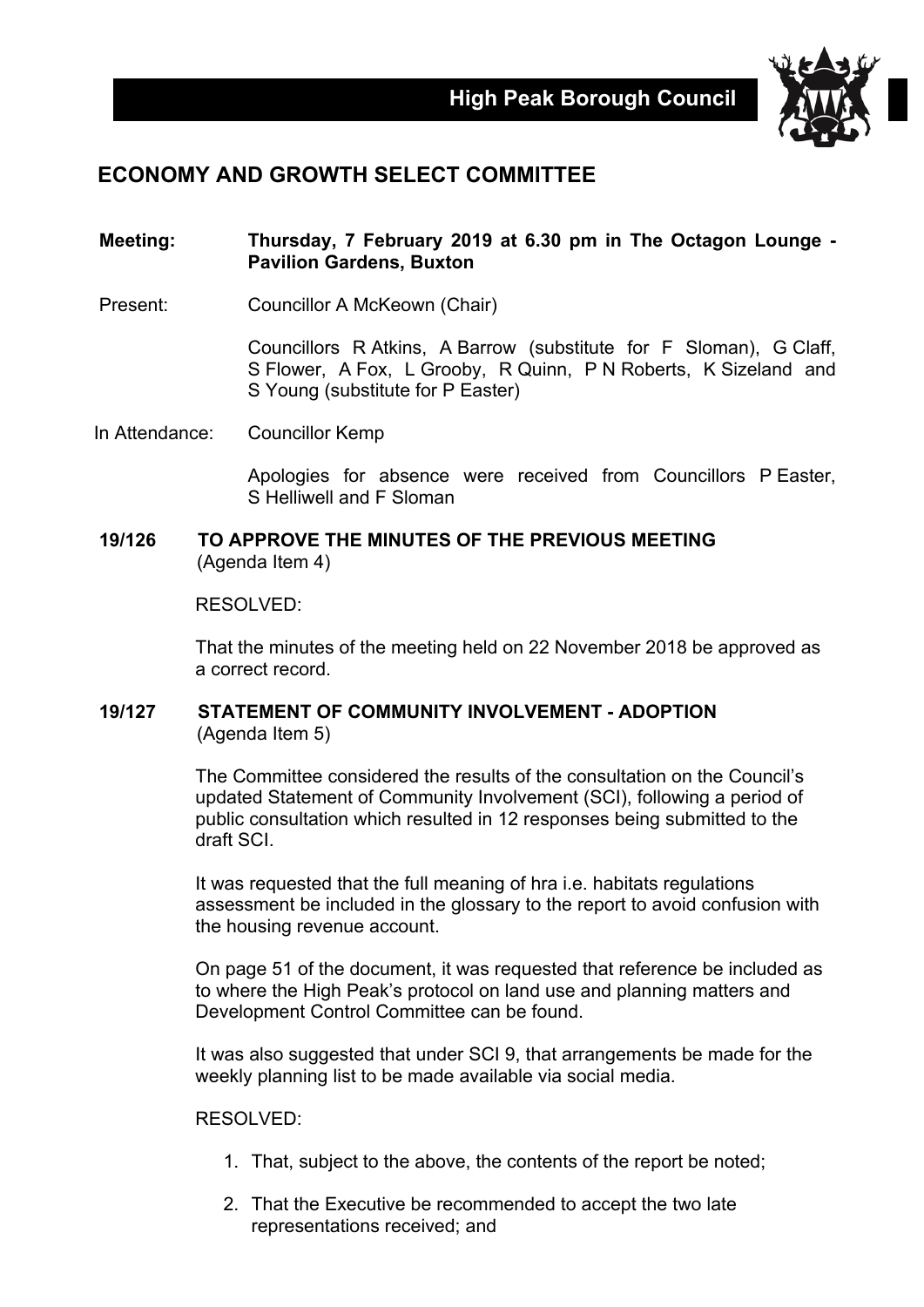3. That the Executive be recommended to approve the Statement of Community Involvement, subject to the proposed modifications as set out in the report, and that the final version of the report be considered for adoption by full Council on 20 February 2019.

### **19/128 GREATER MANCHESTER SPATIAL FRAMEWORK**

(Agenda Item 6)

The Committee were notified of the consultation on the Greater Manchester Spatial Framework and considered the Council's proposed approach to respond to the consultation as set out in the report. It was noted that the meeting on 30 January had been postponed and would be re-convened in due course.

Particular reference was made to:

- Congestion on the A6, particular reference was made to the stretch between Newtown and Disley and beyond
- Problems with Buxton train line, including slow, infrequent, expensive trains that could not deal with the capacity required
- Proposed metro / tram / train services on Marple, Glossop and Hazel Grove lines – some concern that although capacity could be increased, travel times may also be increased between Glossop and Manchester – the possibility of having trams running of rail tracks was raised
- Concern regarding responsibility for the future maintenance of Dinting Arches
- Concerns regarding the capacity on the Glossop lines if additional houses in Hattersley and Godley Garden Green are built
- Reference made to previous comments made in respect of the SEMMS project which could also be attributed to these proposals

RESOLVED:

- 1. That the proposals within the consultation be noted;
- 2. That, subject to the above, the proposed approach to respond to the consultation as set out in the report be supported.

### **19/129 TOWN CENTRE REGENERATION AND INVESTMENT PROGRAMME** (Agenda Item 7)

The Committee considered an update on proposals for the Town Centre Regeneration and Investment Programme.

It was noted that it was proposed that Buxton, with the highest shop vacancy rate would benefit most from the programme and be the focus of a submission to the Future High Street bid. Other funding submissions had been made in support of Glossop, including a bid to the Derbyshire Rates Pooling Scheme, and it was proposed to prepare an additional bid to the Highways England Designated Funds Programme.

Issues raised by members included: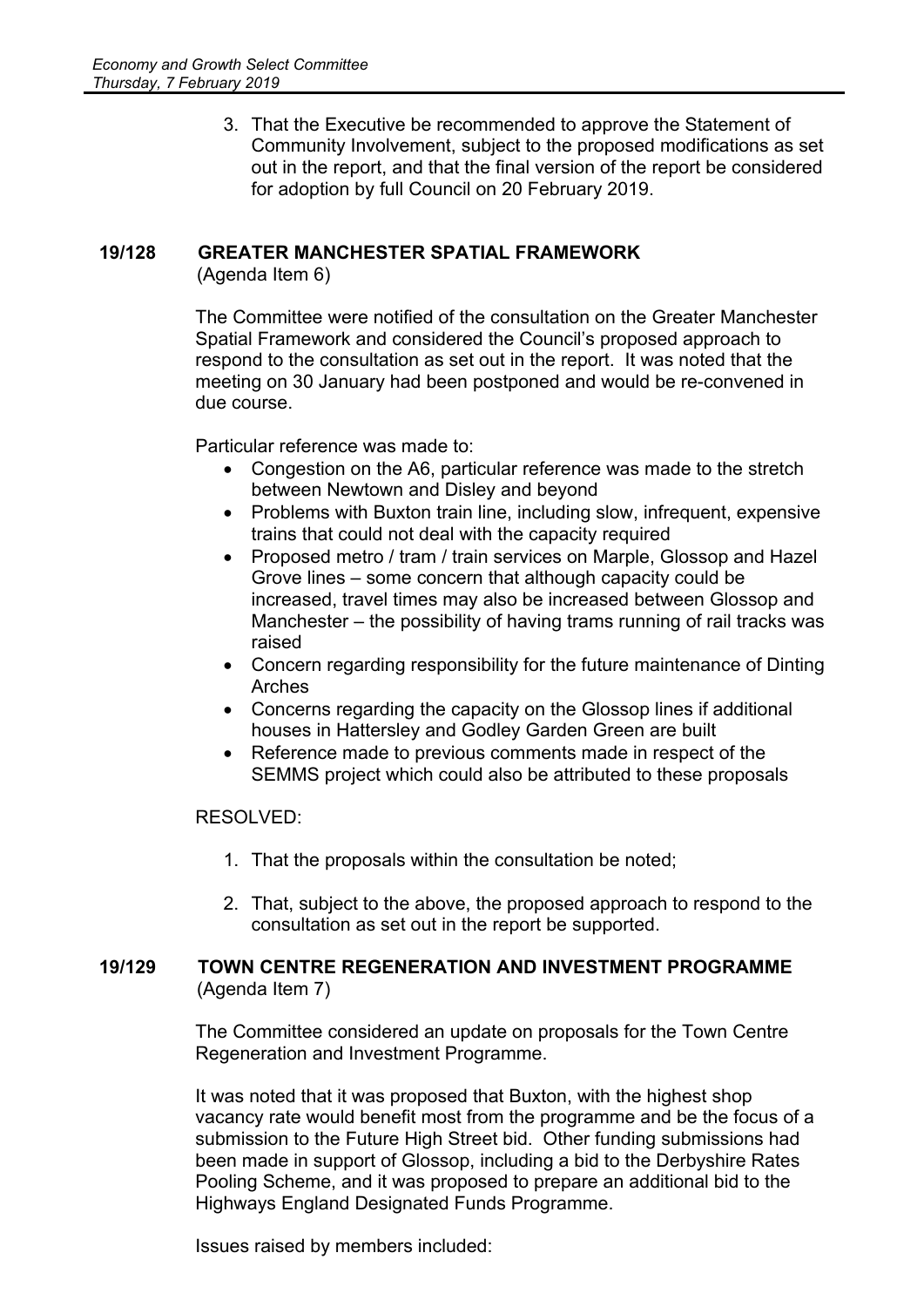- Poor transport links from Fairfield Road to Buxton Town Centre
- Additional housing growth in Buxton with an affordable housing component – there needs to be a choice of retail that is fit for residents
- Level of business rates
- Need for a comprehensive review of Buxton Town Centre query which part considered as the Town Centre – does it include Higher Buxton which has a lower vacancy rate than Spring Gardens and a good mix of independent shops and smaller businesses?
- Impact of the opening of the Crescent Hotel
- Disappointment with the loss of Marks and Spencer
- Successful introduction of the community cinema, but a need for more family oriented restaurants
- Glossop has good transport connections
- Successful examples of businesses in Glossop moving from the market hall into shop premises – nurture businesses and help them grow
- Market towns and village centres perception that they are not being supported

## RESOLVED:

- 1. That the Town Centre Regeneration and Investment Programme be noted;
- 2. That the Executive be recommended that the Council submits bids to the Heritage Lottery Fund and Highways England Designated Fund to support regeneration and investment in Glossop;
- 3. That the Executive be recommended that the Council submits a bid to the Future High Street Fund to support regeneration and investment in Buxton.

## **19/130 ACCELERATED HOUSING DELIVERY PROGRAMME - SOFT MARKET TESTING**

(Agenda Item 8)

Approval was sought to take forward the marketing of council owned sites identified in the Accelerated Housing Delivery Programme (AHDP) by soft market testing these using the Home England (HE) HCA procurement process.

In response to a question, it was noted that by soft testing the sites, real market information would be obtained around how the sites should come to market.

### RESOLVED:

That the Executive be recommended to approve that the Council enter into an agreement with HE to soft market test a number of council owned sites throughout the district as set out in paragraphs 3.4 and 3.5 of the report.